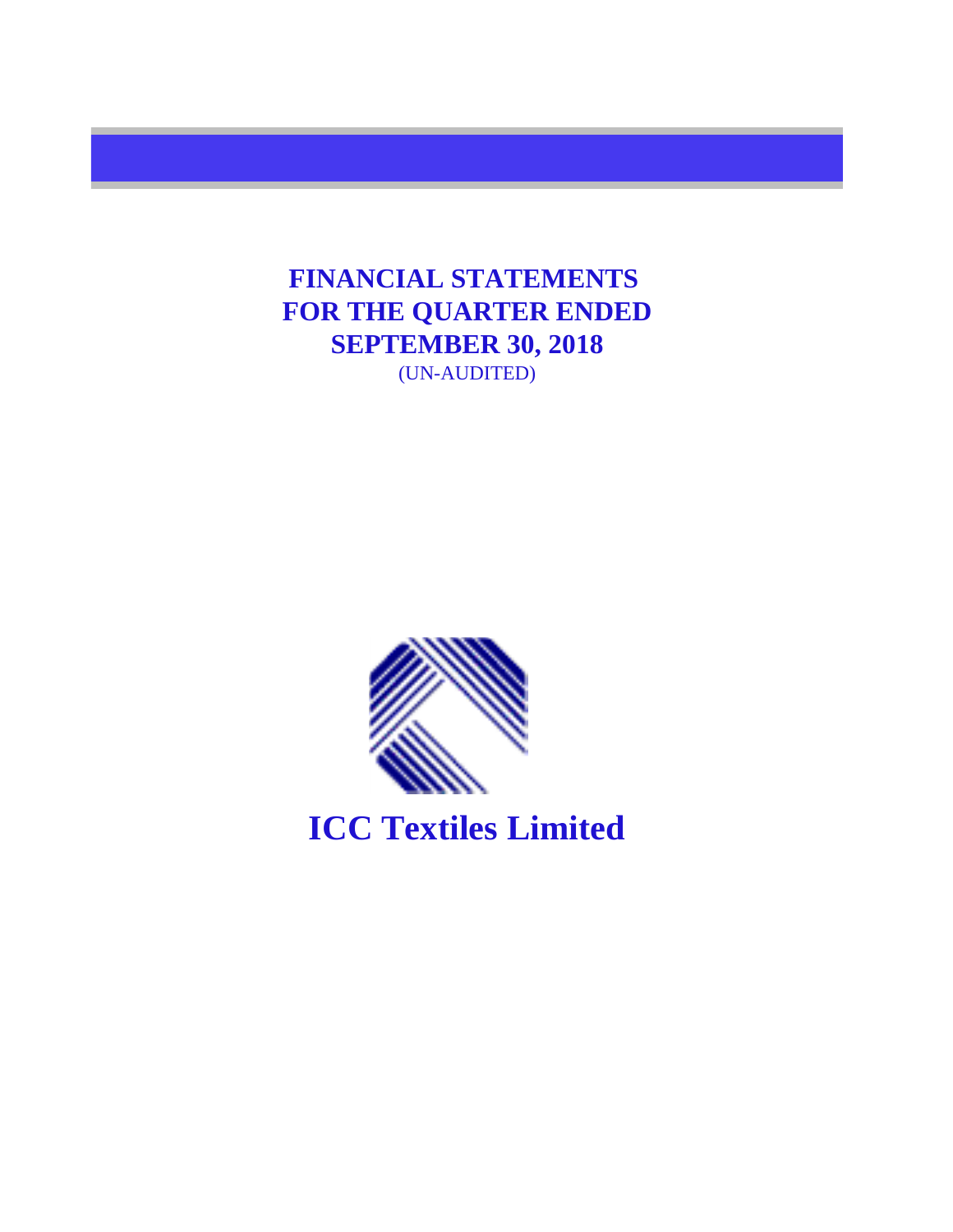

## **DIRECTORS' REPORT TO THE MEMBERS**

On behalf of the Board of Directors, we hereby present the interim financial information of the company for the nine months ended on September 30, 2018.

share ). Revenue comprising of rental income only attributed to disposal of all its looms & certain allied equipment, as per our plan to consolidate company's position by repaying bank borrowings through sale of inefficient / obsolete machinery and sponsors funds injection, and to rent out vacant premises to generate revenue. Accordingly, profit and loss account of the discontinued textiles operations has been separately prepared and included in the above cited results. The company suffered a loss after tax amounting to Rs. 22.254 million and registered revenue of Rs. 6.323 million as against after tax loss of Rs. 23.980 million against revenue of Rs. 2.321 million in the corresponding period resulting in loss per share of Rs. 0.74 ( Jul 2018 - Sep 2018 Rs. 0.80 loss per

We continue to focus on enhancing our revenue by renting out additional covered area of mills premises. Meanwhile, we are in negotiation with various buyers for disposal of our remaining textile equipment / assets classified as held for sale.

The directors would like to record their appreciation for the continued commitment and hard work being carried out by the employees of the company.

For and on behalf of the Board of Directors

Dated: December 01, 2018 **Director** Director Chief Executive Officer Lahore: PERVAIZ S. SIDDIQI JAVAID S. SIDDIQI

`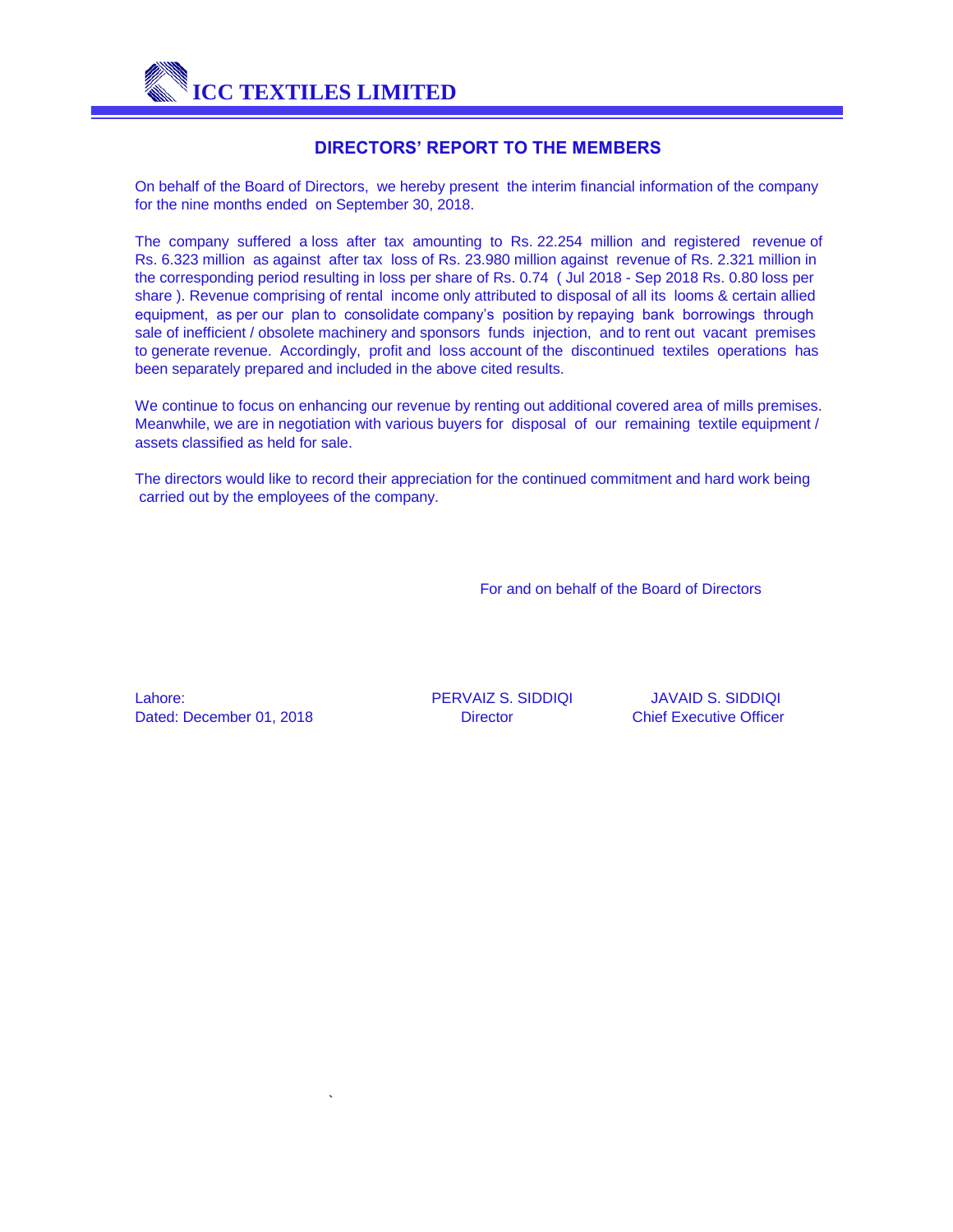

# **STATEMENT OF FINANCIAL POSITION AS AT SEPTEMBER 30, 2018**

| <b>EQUITY AND LIABILITIES</b>                                                                    | <b>Note</b> | September, 2018<br><b>Rupees</b> | <b>June 2018</b><br><b>Rupees</b> |
|--------------------------------------------------------------------------------------------------|-------------|----------------------------------|-----------------------------------|
| <b>SHARE CAPITAL</b>                                                                             |             |                                  |                                   |
| <b>Authorised share capital</b>                                                                  |             |                                  |                                   |
| 32,000,000 ordinary shares (June 2018: 32,000,000)                                               |             |                                  |                                   |
| of Rs.10 each                                                                                    |             | 320,000,000                      | 320,000,000                       |
| Issued, Subscribed & Paid up share capital<br>30,001,120 ordinary shares (June 2018: 30,001,120) |             |                                  |                                   |
| of Rs.10 each fully paid in cash                                                                 |             | 300,011,200                      | 300,011,200                       |
| <b>SURPLUS ON REVALUATION OF PROPERTY,</b>                                                       |             |                                  |                                   |
| PLANT AND EQUIPMENT - NET OF TAX                                                                 |             | 574,613,860                      | 574,923,455                       |
| <b>ACCUMULATED LOSS</b>                                                                          |             | (763, 615, 498)                  | (741, 670, 612)                   |
|                                                                                                  |             | 111,009,562                      | 133,264,043                       |
| <b>NON CURRENT LIABILITIES</b>                                                                   |             |                                  |                                   |
| Long term financing from directors                                                               | 4           | 556,850,512                      | 551,524,401                       |
| Long term financing from commercial banks                                                        | 5           | $\bf{0}$                         | $\theta$                          |
| <b>Deferred</b> liabilities                                                                      |             | 78,596,016                       | 85,887,966                        |
|                                                                                                  |             | 635,446,528                      | 637,412,367                       |
| <b>CURRENT LIABILITIES</b>                                                                       |             |                                  |                                   |
| Trade and other payables                                                                         |             | 99,465,539                       | 91,949,560                        |
| Security deposits                                                                                |             | 5,923,376                        | 5,546,163                         |
| Accrued mark-up                                                                                  |             | 39,268,575                       | 29,833,050                        |
| Short term borrowings<br><b>Un-claimed dividend</b>                                              |             | 35,784,203<br>1,662,656          | 35,810,966                        |
|                                                                                                  |             | 182, 104, 349                    | 1,662,656<br>164,802,395          |
| <b>CONTINGENCIES AND COMMITMENTS</b>                                                             | 6           |                                  |                                   |
|                                                                                                  |             | 928,560,439                      | 935,478,805                       |
| <b>ASSETS</b><br><b>NON CURRENT ASSETS</b>                                                       |             |                                  |                                   |
| Property, plant and equipment                                                                    |             | 12,889,589                       | 13,453,832                        |
| <b>Investment</b> property                                                                       |             | 844,019,885                      | 844,019,885                       |
| Long term loans and advances                                                                     |             | $\bf{0}$                         | 58,000                            |
| Long term deposits                                                                               |             | 1,469,034                        | 1,629,034                         |
|                                                                                                  |             | 858,378,508                      | 859,160,751                       |
| <b>CURRENT ASSETS</b>                                                                            |             |                                  |                                   |
| Stores, spares and loose tools                                                                   |             | 11,970,479                       | 15,880,663                        |
| Stock in trade                                                                                   |             | 734,477                          | 734,477                           |
| Loans and advances                                                                               |             | 1,135,231                        | 734,665                           |
| Short term prepayments and other receivables<br>Tax refunds due from Government                  |             | 1,035,755<br>36,196,525          | 1,392,421                         |
| Cash and bank balances                                                                           |             | 623,983                          | 37,645,656<br>1,362,310           |
|                                                                                                  |             | 51,696,450                       | 57,750,192                        |
| Non-current assets classified as held for sale                                                   |             | 18,485,481                       | 18,567,862                        |
|                                                                                                  |             | 928,560,439                      | 935,478,805                       |

The annexed notes form an integral part of these financial statements.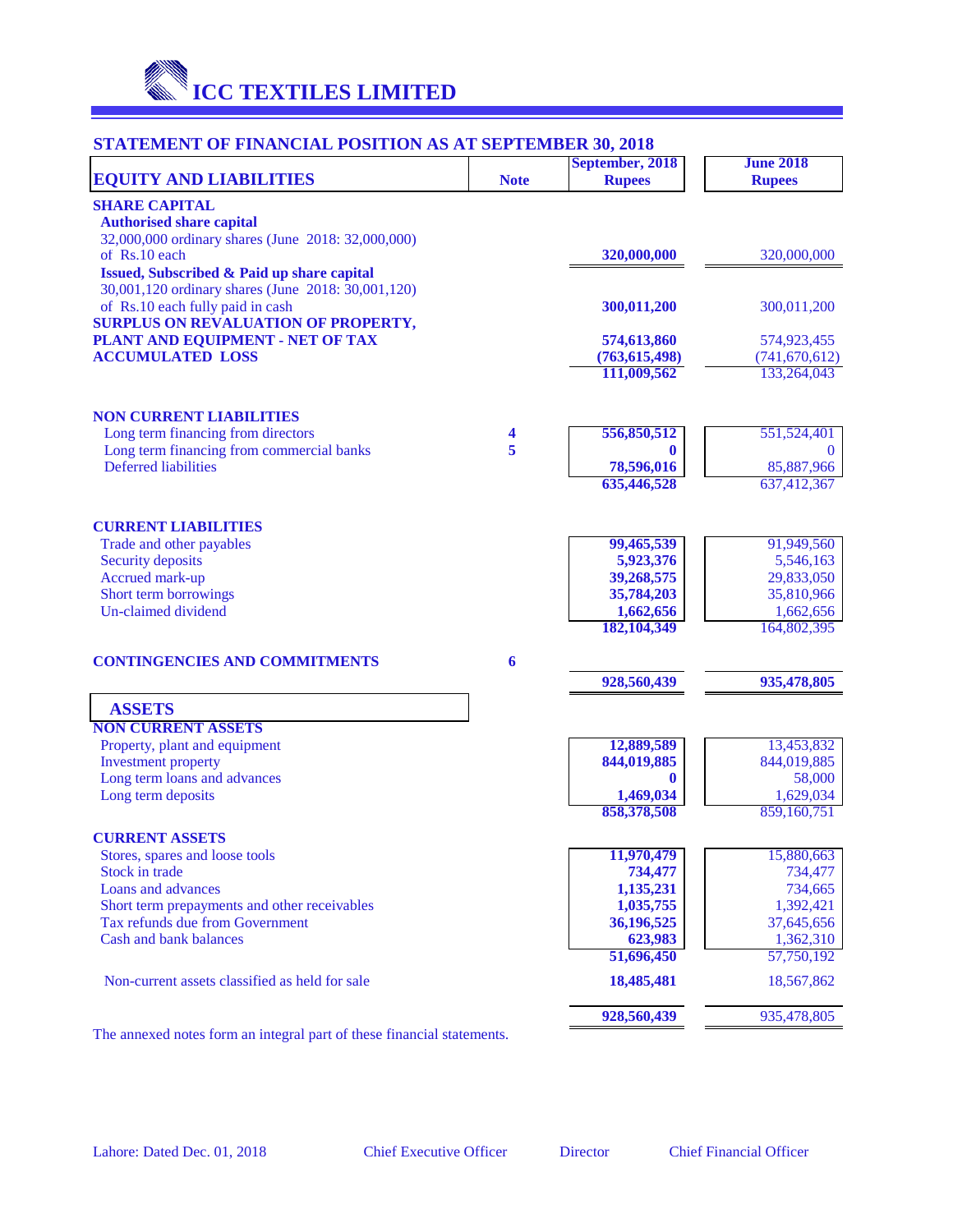

| <b>STATEMENT OF PROFIT OR LOSS AND</b><br><b>OTHER COMPREHENSIVE INCOME FOR</b><br>THE QUARTER ENDED SEP 30, 2018 | <b>Note</b> | <b>Jul-Sep</b><br>2018<br><b>Rupees</b> | <b>Jul-Sep</b><br>2017<br><b>Rupees</b> |
|-------------------------------------------------------------------------------------------------------------------|-------------|-----------------------------------------|-----------------------------------------|
| <b>REVENUE</b>                                                                                                    | 8           | 6,322,658                               | 2,321,110                               |
| <b>DIRECT COST</b>                                                                                                |             | (3,762,729)                             | (3,145,973)                             |
| <b>GROSS PROFIT / (LOSS)</b>                                                                                      |             | 2,559,929                               | (824, 863)                              |
| <b>DISTRIBUTION COST</b>                                                                                          |             |                                         | (246, 408)                              |
| <b>ADMINISTRATION COST</b>                                                                                        |             | (7,035,700)                             | (7, 123, 674)                           |
| <b>OTHER EXPENSES</b>                                                                                             |             | (197,592)                               | (191, 922)                              |
| <b>OTHER INCOME</b>                                                                                               |             | 89                                      | 2,654                                   |
| <b>OPERATING LOSS</b>                                                                                             |             | (4,673,274)                             | (8, 384, 213)                           |
| <b>FINANCE COST</b>                                                                                               |             | (14,059,463)                            | (12, 491, 671)                          |
| <b>LOSS BEFORE TAXATION</b>                                                                                       |             | (18, 732, 737)                          | (20, 875, 884)                          |
| <b>TAXATION</b>                                                                                                   | 9           | (1,290,735)                             | (398, 628)                              |
| <b>LOSS AFTER TAXATION FROM</b><br><b>CONTINUING OPERATIONS</b>                                                   |             | (20, 023, 472)                          | (21, 274, 512)                          |
| <b>LOSS AFTER TAXATION FROM</b>                                                                                   |             |                                         |                                         |
| <b>DISCONTINUED OPERATIONS</b>                                                                                    | 10          | (2,231,009)                             | (2,705,820)                             |
| <b>LOSS AFTER TAXATION</b>                                                                                        |             | (22, 254, 481)                          | (23,980,332)                            |
| <b>OTHER COMPREHENSIVE INCOME</b>                                                                                 |             |                                         |                                         |
| <b>TOTAL COMPREHENSIVE INCOME</b>                                                                                 |             | (22, 254, 481)                          | (23,980,332)                            |
|                                                                                                                   |             |                                         |                                         |
| <b>LOSS PER SHARE- BASIC AND DILUTED</b>                                                                          |             |                                         |                                         |
| - LOSS PER SHARE FROM CONTINUING OPERATIONS                                                                       |             | (0.67)                                  | (0.71)                                  |
| - LOSS PER SHARE FROM DISCONTINUED OPERATIONS                                                                     |             | (0.07)                                  | (0.09)                                  |
|                                                                                                                   |             | (0.74)                                  | (0.80)                                  |

| <b>STATEMENT OF CHANGES IN</b><br><b>EQUITY FOR THE QUARTER</b><br><b>ENDED SEPTEMBER 30, 2018</b>         | Paid-up<br><b>Capital</b><br><b>Rupees</b> | <b>Revaluation</b><br><b>Surplus</b><br><b>Rupees</b> | <b>Accumulated</b><br>(Loss)<br><b>Rupees</b> | <b>Total</b><br><b>Rupees</b> |
|------------------------------------------------------------------------------------------------------------|--------------------------------------------|-------------------------------------------------------|-----------------------------------------------|-------------------------------|
| <b>Balance as at June 30, 2017</b><br>Other comprehensive income for the period<br>Net loss for the period | 300,011,200                                | 603.715.735                                           | (787, 599, 477)<br>(23,980,332)               | 116, 127, 458<br>(23,980,332) |
| Incremental depreciation - net of tax                                                                      |                                            | (5,400,570)                                           | 5,400,570                                     |                               |
| <b>Balance as at September 30, 2017</b>                                                                    | 300,011,200                                | 598, 315, 165                                         | (806, 179, 239)                               | 92,147,126                    |
| <b>Balance as at June 30, 2018</b><br>Other comprehensive income for the period                            | 300,011,200                                | 574,923,455                                           | (741, 670, 612)                               | 133,264,043                   |
| Net loss for the period<br>Incremental depreciation - net of tax                                           |                                            | (309, 595)                                            | (22, 254, 481)<br>309,595                     | (22, 254, 481)                |
| <b>Balance as at September 30, 2018</b>                                                                    | 300,011,200                                | 574,613,860                                           | (763, 615, 498)                               | 111,009,562                   |

The annexed notes form an integral part of these financial statements.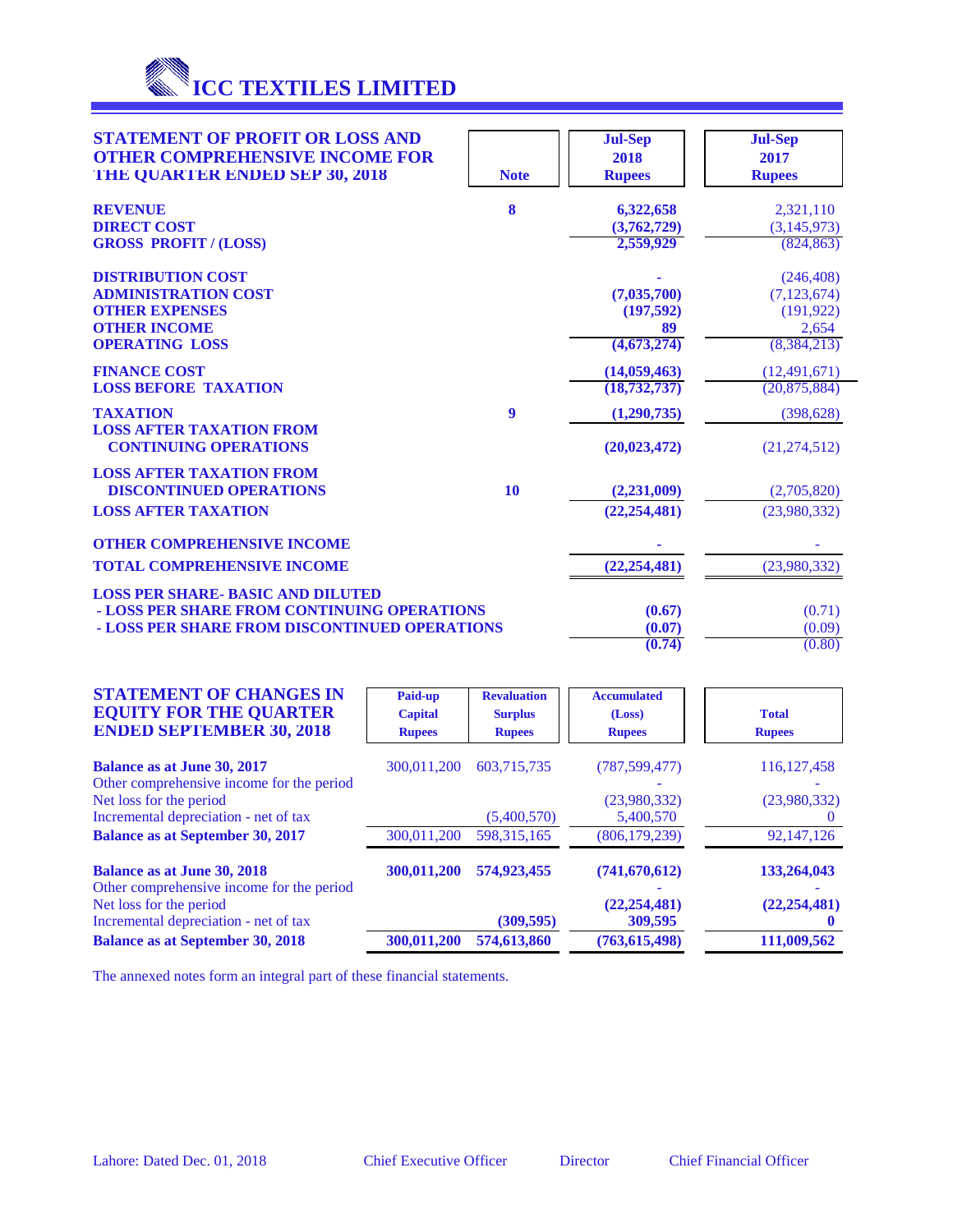**ICC TEXTILES LIMITED**

| <b>STATEMENT OF CASH FLOWS FOR THE</b><br><b>THE QUARTER ENDED SEP 30, 2018</b> |             | <b>Jul-Sep</b><br>2018 | <b>Jul-Sep</b><br>2017 |
|---------------------------------------------------------------------------------|-------------|------------------------|------------------------|
|                                                                                 | <b>Note</b> | <b>Rupees</b>          | <b>Rupees</b>          |
| <b>CASH FLOW FROM OPERATING ACTIVITIES</b>                                      |             |                        |                        |
| <b>Net cash flow from continuing Operations</b>                                 | 11          | 7,449,237              | (7,615,834)            |
| <b>Net cash flow from discontinued Operations</b>                               | 11          | (933, 467)             | (10,630,589)           |
|                                                                                 |             | 6,515,770              | (18, 246, 423)         |
| Financial charges paid                                                          |             | (897, 827)             | (118, 438)             |
| <b>Taxes</b> paid                                                               |             | (24, 757)              | 170,090                |
| <b>Gratuity</b> paid                                                            |             | (8,406,083)            | (1,302,465)            |
|                                                                                 |             | (9,328,667)            | (1,250,813)            |
| Net cash flow from operating activities                                         | (A)         | (2,812,897)            | (19, 497, 236)         |
| <b>CASH FLOW FROM INVESTING ACTIVITIES</b>                                      |             |                        |                        |
| Long term loans & advances                                                      |             | 218,000                | 49,000                 |
| Sale proceeds of property, plant and equipment & assets<br>held for sale        |             | 283,333                | 18,689,421             |
| Fixed capital expenditure                                                       |             |                        |                        |
| Net cash flow from investing activities                                         | (B)         | 501,333                | 18,738,421             |
| <b>CASH FLOW FROM FINANCING ACTIVITIES</b>                                      |             |                        |                        |
| Short term borrowings - Secured                                                 |             | (26, 764)              | 44,300                 |
| Long term loans from directors                                                  |             | 1,600,000              | 700,000                |
| Net cash flow from financing activities                                         | (C)         | 1,573,236              | 744,300                |
| Net Increase/(Decrease) in cash and bank balances                               | $(A+B+C)$   | (738, 328)             | (14,515)               |
| Cash & bank balances at the beginning of the period                             |             | 1,362,310              | 455,207                |
| Cash & bank balances at the end of the period                                   |             | 623,983                | 440,693                |

The annexed notes form an integral part of these financial statements.

Lahore: Dated Dec. 01, 2018 Chief Executive Officer Director Chief Financial Officer

## **NOTES TO THE FINANCIAL STATEMENTS FOR THE THE QUARTER ENDED SEP 30, 2018**

- **1** These accounts have been prepared in accordance with the requirements of International Accounting Standard No. 34 "Interim Financial Reporting".
- **2** The accounts are being submitted to the shareholders as required by Section 237 of The Companies Act, 2017.
- **3** The accounting policies adopted for the preparation of the accounts are the same as those of applied in the preparation of the preceding annual published financial statements of the company for the year ended June 30, 2017.

|                |     |                                                      |     | Sep, 2018<br><b>Rupees</b> | <b>June 2018</b><br><b>Rupees</b> |
|----------------|-----|------------------------------------------------------|-----|----------------------------|-----------------------------------|
| $\overline{4}$ |     | <b>LONG TERM FINANCING FROM DIRECTORS- Unsecured</b> |     |                            |                                   |
|                |     | Interest free loan                                   | 4.1 | 168,988,245                | 165, 262, 134                     |
|                |     | Interest bearing loan - 1                            | 4.2 | 140,000,000                | 140,000,000                       |
|                |     | Interest bearing loan - 2                            | 4.3 | 167,862,267                | 166,262,267                       |
|                |     | Interest bearing loan - 3                            | 4.4 | 80,000,000                 | 80,000,000                        |
|                |     |                                                      |     | 556,850,512                | 551, 524, 401                     |
|                | 4.1 | Original Loan amounts                                |     | 321,531,222                | 321,531,223                       |
|                |     | Less: Present value adjustment                       |     | 206, 132, 600              | 206, 132, 600                     |
|                |     |                                                      |     | 115,398,622                | 115,398,623                       |
|                |     | Add: Interest charged to profit and loss account     |     | 53,589,622                 | 49,863,511                        |
|                |     |                                                      |     | 168,988,244                | 165,262,134                       |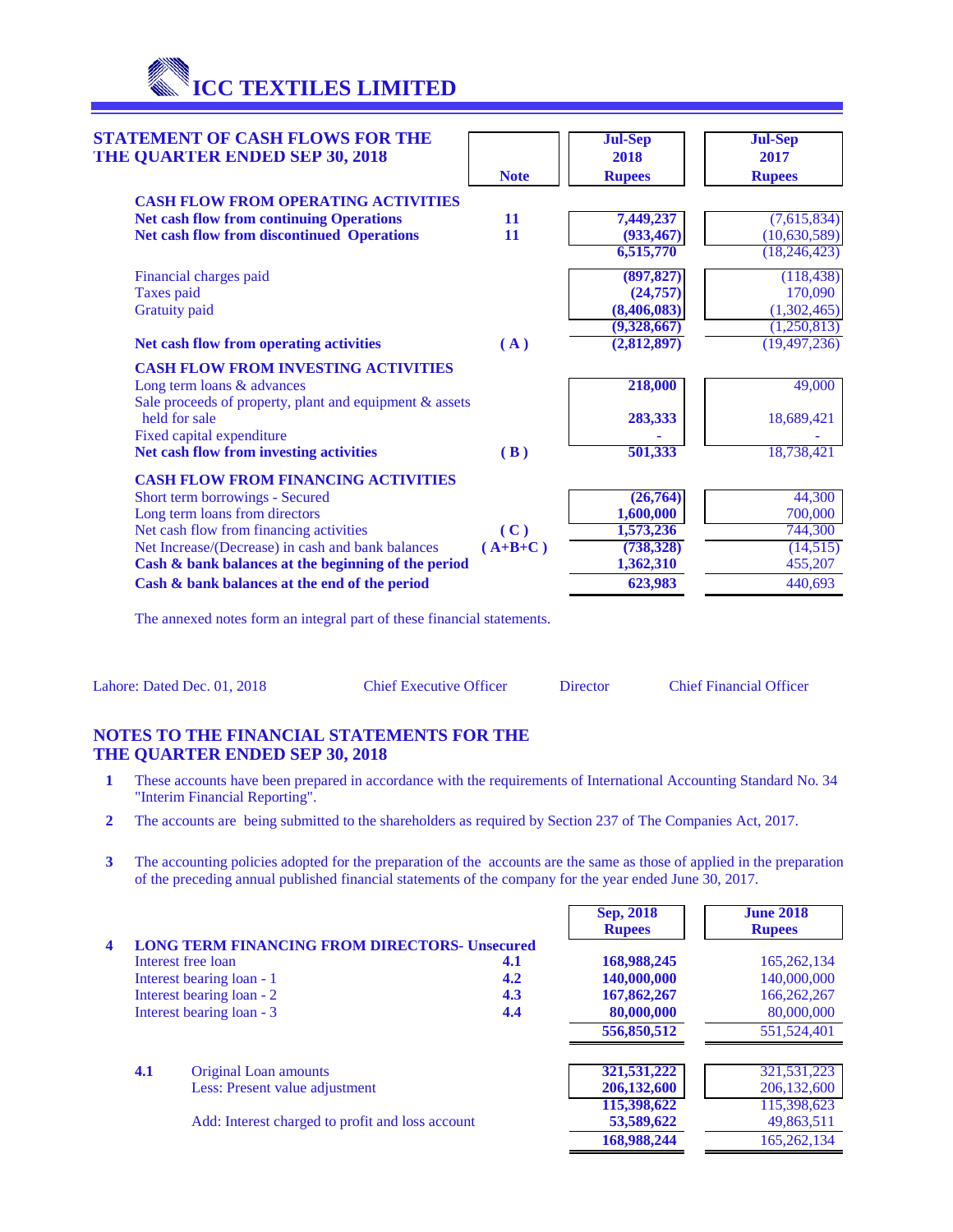**ICC TEXTILES LIMITED**

- **4.1.1** These interest free loans have been measured at amortized cost by using the weighted average interest rate ranging from 8.06% to 11.64%.
- **4.2** This loan carries mark-up @ One Month KIBOR plus 2% and the loans are repayable in lump sum on June 2025.
- **4.3** This loan carries mark-up @ One Month KIBOR plus 2% and the loans are repayable in lump sum on December 31, 2020.
- **4.4** This loan carries mark-up @ One Month KIBOR plus 2% and the loan is repayable in lump sum on December 31, 2020.

#### **5 LONG TERM FINANCING FROM COMMERCIAL BANK-Secured**

| Original Loan amount - Interest free             | 5.1 |                | 86,215,829     |
|--------------------------------------------------|-----|----------------|----------------|
| Less: Repayments up to end of period             |     |                | (86, 215, 829) |
| Less: Present value adjustment                   |     | ۰              | (8,604,541)    |
| Add: Interest charged to profit and loss account |     | $\blacksquare$ | (8,604,541)    |
|                                                  |     | ۰              | 8,604,541      |
|                                                  |     | ۰              |                |

**5.1** This interest free loans was measured at amortized cost in accordance with International Accounting Standard 39, Financial Instrument: Recognition and Measurement, and has been discounted using the weighted average interest rate of 8.26%. The loan was fully repaid in April 2018.

#### **6 CONTINGENCIES AND COMMITMENTS**

#### 6.1 **Contingencies**

There are no other significant activities since June 30, 2018 affecting financial statements.

| $\overline{7}$   | <b>ADDITIONS / DELETIONS IN FIXED ASSETS</b><br><b>DURING THE PERIOD</b> |      | <b>Jul-Sep</b><br>2018<br><b>Rupees</b> | <b>Jul-Sep</b><br>2017<br><b>Rupees</b> |
|------------------|--------------------------------------------------------------------------|------|-----------------------------------------|-----------------------------------------|
|                  | Written down value - opening                                             |      | 13,453,832                              | 242,182,763                             |
|                  | Cost of addition                                                         |      |                                         |                                         |
|                  | Disposal during the year - WDV                                           | 7.1  | 11,231                                  | 6,767,884                               |
|                  | Depreciation charge for the period                                       |      | 553,013                                 | 5,240,062                               |
|                  |                                                                          |      | 564,244                                 | 12,007,946                              |
|                  |                                                                          |      | 12,889,588                              | 230, 174, 817                           |
|                  | Disposal during the period:<br>7.1                                       |      |                                         |                                         |
|                  | Cost                                                                     |      | 504,520                                 | 6,936,804                               |
|                  | Less: Accumulated depreciation                                           |      | (493, 289)                              | (168,920)                               |
|                  |                                                                          |      | 11,231                                  | 6,767,884                               |
| 8                | <b>REVENUE</b><br>- Rental income                                        |      | 6,322,658                               | 2,321,110                               |
| $\boldsymbol{9}$ | <b>TAXATION</b>                                                          |      |                                         |                                         |
|                  | - Current                                                                |      | 1,403,630                               | 515,286                                 |
|                  | - Deferred                                                               |      | (112, 895)                              | (116, 658)                              |
|                  |                                                                          |      | 1,290,735                               | 398,628                                 |
| 10               | <b>LOSS AFTER TAXATION FROM</b><br><b>DISCONTINUED OPERATIONS</b>        |      |                                         |                                         |
|                  | <b>Sales</b>                                                             |      |                                         |                                         |
|                  | Cost of sales                                                            | 10.1 | 2,199,865                               | 6,603,702                               |
|                  | <b>Gross</b> loss                                                        |      | (2,199,865)                             | (6,603,702)                             |
|                  | Other expenses                                                           |      | 240,654                                 |                                         |
|                  | Other income<br>Loss before taxation                                     |      | 189,721<br>(2,250,798)                  | 1,471,539                               |
|                  | Taxation - Current                                                       |      |                                         | (5, 132, 163)                           |
|                  | - Deferred                                                               |      | (19,789)                                | (2,426,343)                             |
|                  |                                                                          |      | (19,789)                                | (2, 426, 343)                           |
|                  | <b>Loss after taxation</b>                                               |      | (2, 231, 009)                           | (2,705,820)                             |
|                  |                                                                          |      |                                         |                                         |